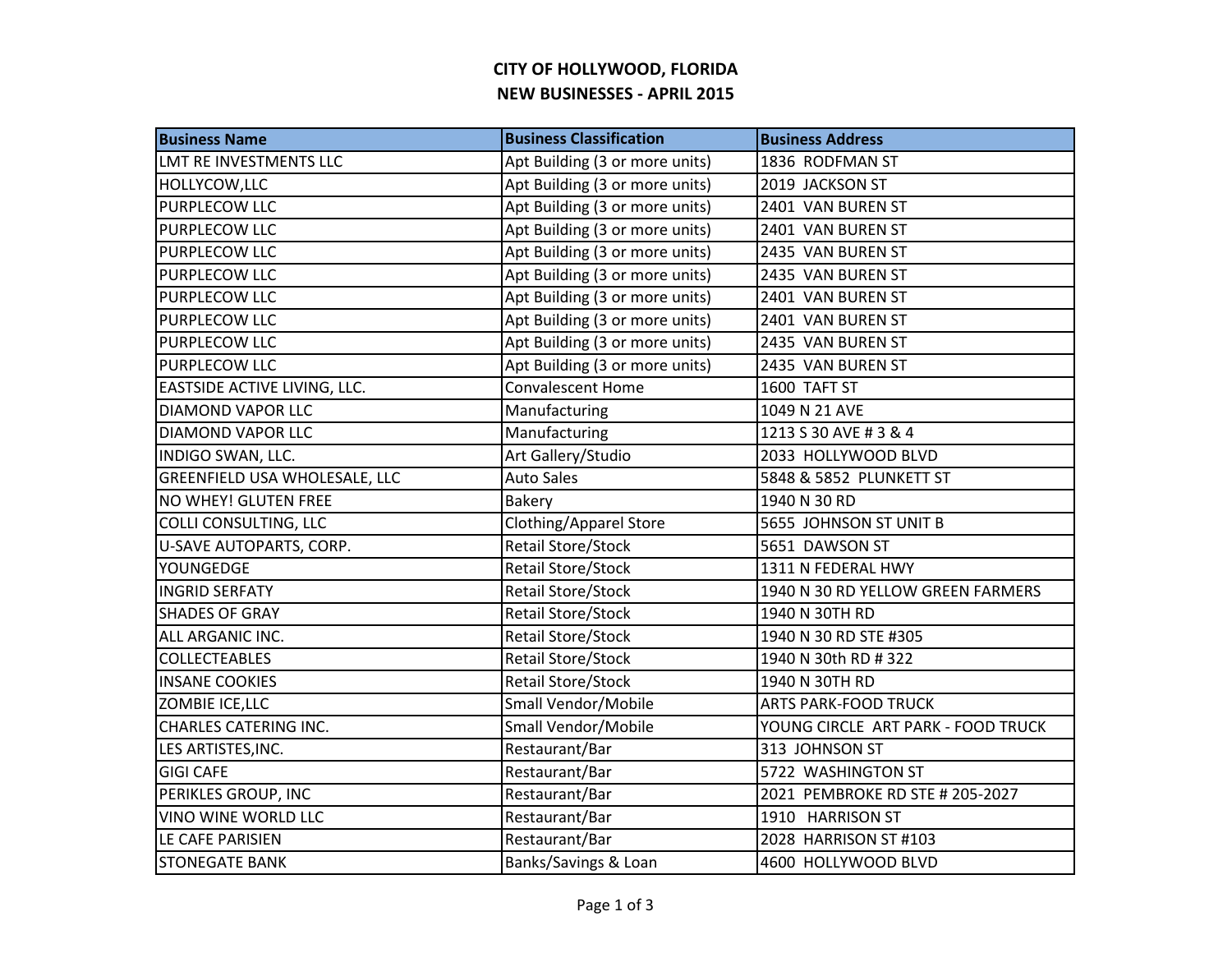## **CITY OF HOLLYWOOD, FLORIDA NEW BUSINESSES - APRIL 2015**

| <b>Business Name</b>                     | <b>Business Classification</b>     | <b>Business Address</b>           |
|------------------------------------------|------------------------------------|-----------------------------------|
| LUIS A. ESCOBAR, MD                      | Anesthesia                         | 4350 SHERIDAN ST #102             |
| <b>BONNIE C GOLDBERG, INC.</b>           | <b>Appraisal Office</b>            | 5853 HAYES ST                     |
| <b>GALAXY REALTY LLC</b>                 | <b>Broker/Real Estate</b>          | 1438 MADISON ST                   |
| ALL STATE GLASS & GLAZING, INC.          | Contractor/Specialty               | 3445 BUCHANAN ST                  |
| <b>TAYEN THANH VO</b>                    | Cosmetologists/Facials             | 3377 SHERIDAN ST                  |
| <b>HEAR AGAIN AMERICA</b>                | <b>Hearing Aid Specialists</b>     | 3595 SHERIDAN ST #105             |
| LARKIN COMM HOSP BEH HLTH SVCS           | <b>Hospital/Clinical Private</b>   | 1201 N 37 AVE                     |
| <b>CUEVAS SOLUTION SERVICES, INC.</b>    | <b>Insurance Agency</b>            | 7061 TAFT ST                      |
| HEALTH TUNE UP AND CHI REVIVER, INC.     | Massage Therapists                 | 2700 N 29TH AVE STE # 218D        |
| <b>DERRICK ANTHONY DAVIS</b>             | Nurse Practice/Physician Assistant | 2544 N 60 AVE PATH MEDICAL CENTER |
| G & E GOOD TRANSMISSIONS, INC            | Repair/Auto                        | 5690 JOHNSON ST                   |
| TREAD, INC                               | Repair/Auto                        | 5614 FUNSTON ST                   |
| SUPREME AUTO BODY INC                    | Repair/Auto                        | 5640 FUNSTON ST                   |
| <b>DRE TRANSMISSIONS LLC</b>             | Repair/Auto                        | 5819 RODMAN ST BAY A              |
| <b>AORTEGA SECURITY SERVICES, LLC</b>    | <b>Security Agency</b>             | 6640 GREENE ST                    |
| <b>GAI EXHIBITS</b>                      | <b>Advertising Company/Agency</b>  | 3818 SW 30TH AVE                  |
| TRICOMBUS, USA LLC                       | <b>Broker/Service</b>              | 1951 GRANT ST                     |
| YOUR FIRST SOCIAL SERVICES, LLC.         | <b>Business Office/Bookkeeping</b> | 4000 HOLLYWOOD BLVD 555-S         |
| WMB 1501 INVESTMENTS, LLC                | <b>Business Office/Bookkeeping</b> | 1501 N 73 TER                     |
| <b>BRWD COMM &amp; FAM HEALTH CTR</b>    | <b>Business Office/Bookkeeping</b> | 6015 WASHINGTON ST STE 200        |
| READY 2 ROLL MOBILE CAR WASH, INC.       | Car Wash & Detail (Mobile)         | 1161 S PARK RD #203               |
| PATIENT ACCOUNT SERVICES, LLC            | <b>Collection Agency</b>           | 300 S PARK RD STE 400             |
| <b>MONSTER CLOUD LLC</b>                 | <b>Computer Services</b>           | 1121 S 21 ST AVE STE# A           |
| <b>MVIDAN CORP</b>                       | <b>Consultant/Business Advisor</b> | 3015 JOHNSON ST                   |
| PINNACLE LEASING & FINANCE INC           | <b>Consultant/Business Advisor</b> | 2500 HOLLYWOOD BLVD STE #301      |
| LFH ACQUUISITION CORP                    | <b>Employment Agency</b>           | 2818 HOLLYWOOD BLVD               |
| PEACE ON EARTH CONSTRUCTION, INC         | Fitness Instruction/Training       | 101 N OCEAN DR # 122 A            |
| <b>ARAUZ INTERIOR LLC</b>                | Interior Decorator/Design          | 5727 SHERIDAN ST                  |
| LEO'S LAWN SERVICE AND LANDSCAPING, LLC. | Lawn Maintenance                   | 522 N 70 WAY                      |
| ANNETTEWORK/CASTANNETTE                  | Office                             | 1212 JOHNSON ST                   |
| KATZ INVESTMENT GROUP, INC.              | Office                             | 1720 HARRISON ST STE # 1820       |
| <b>BAS TECH GROUP, LLC</b>               | Office                             | 4020 N 29 AVE                     |